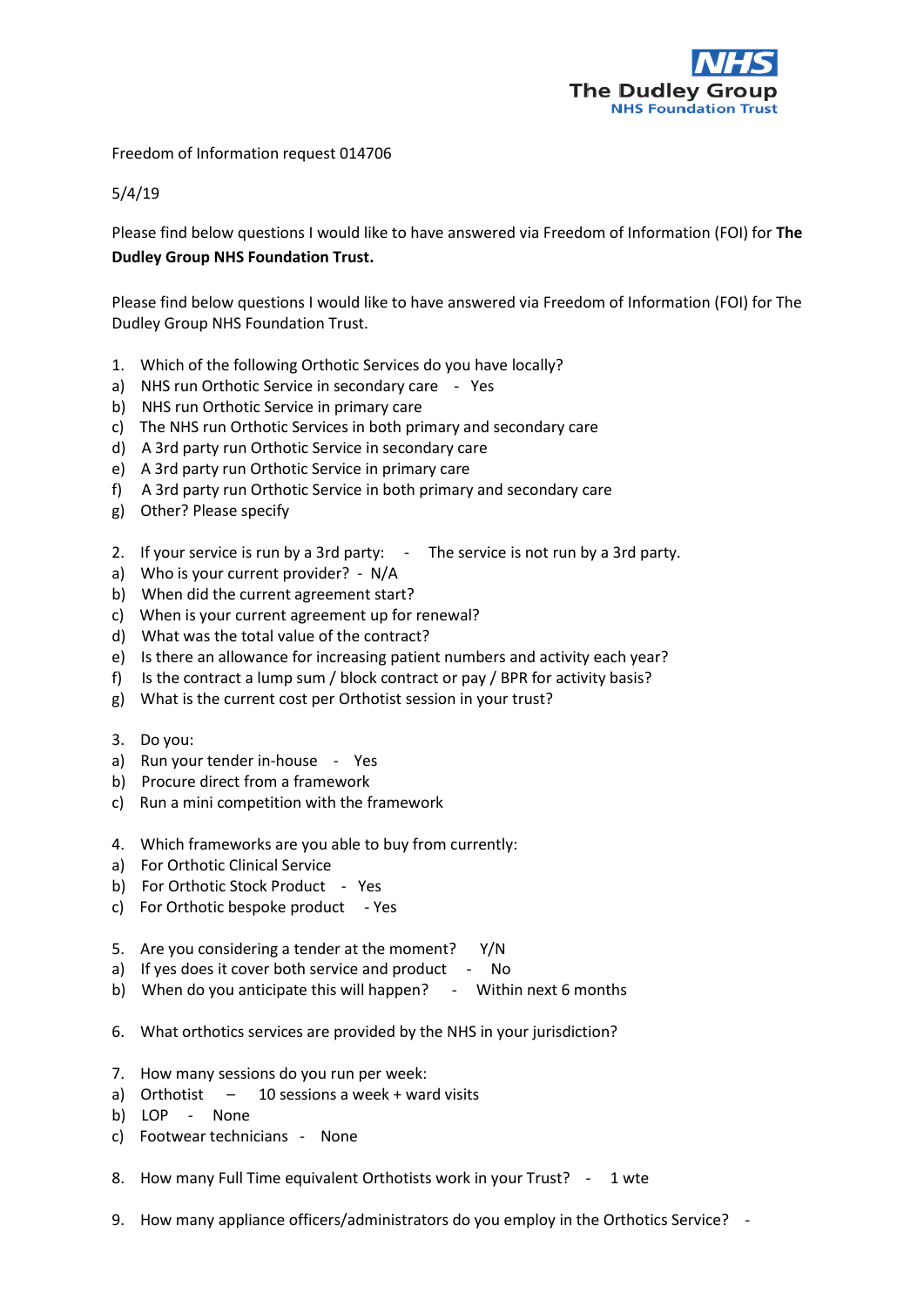## 1.74wte

10. Over the past five financial years how many orthotics patients were treated (please breakdown by year)?

- April 2013 March 2014 3610
- April 2014 March 2015 2931
- April 2015 March 2016 2807
- April 2016 March 2017 4164
- April 2017 March 2018 3704
- 11. For orthotic products:

a) Which companies do you currently order Orthotic footwear from or do you make these in house? - Dacey, Kenwood, Buchannans

- b) Which companies do you currently order insoles from or do you make these in house? -SALTS Langers
- c) Please provide annual volumes of prescriptions/orders and total spend for the last 12 months (April 2017 – March 2018) and the lead times for:
- 1. Stock Orthotic Footwear orders 500
- 2. Modular Orthotic Footwear orders 300
- 3. Bespoke Orthotic Footwear orders 200
- 4. Orthotic Footwear repairs 10
- 5. Moulded EVA Insoles 1000
- 6. Plastic Heel cups 1000
- 7. Carbon Fibre Insoles 400
- 8. Bespoke AFOs 300
- 7,000 and £235,180

12. Have you overspent on your Orthotic budget in the last 5 years? - No

13. Is your Trust currently in special measure or has as it been in the last 3 years? - No 14. What is the breakdown of performance vs budget for the last 5 financial years, broken down year by year?

| April 2013 - March 2014                  | Budget- £596,233 | Spend £590,265 | Variance £5,986   |
|------------------------------------------|------------------|----------------|-------------------|
| April 2014 - March 2015 Budget- £655,042 |                  | Spend £570,479 | Variance £84,563  |
| April 2015 - March 2016 Budget- £635,675 |                  | Spend £623,534 | Variance £12,141  |
| April 2016 - March 2017 Budget- £694,726 |                  | Spend £685,963 | Variance £8,763   |
| April 2017 - March 2018 Budget- £716,183 |                  | Spend £614,304 | Variance £101,879 |
|                                          |                  |                |                   |

15. How many open complaints do you currently have in your Orthotic Service? - See response below

16. How many complaints have you had regarding your Orthotic Service in the last 5 financial years, broken down by year?

- April 2013 March 2014 -
- April 2014 March 2015 -
- April 2015 March 2016 -
- April 2016 March 2017 -
- April 2017 March 2018 -

Questions 15 & 16 - As per NHS Digital rules the Trust not publish numbers lower than 5 as this could lead to the identification of the persons involved.

17. What patient administration IT system do you use for your Orthotic Services? (appointment booking, patient database etc) - Appointment booking and patient database OASIS

18. What IT system do you use to manage the general administration in your Orthotic Service? (i.e. Ordering system, stock control, workshop management etc) - OPAS

19. What is your average waiting time from referral to assessment? - 18 weeks